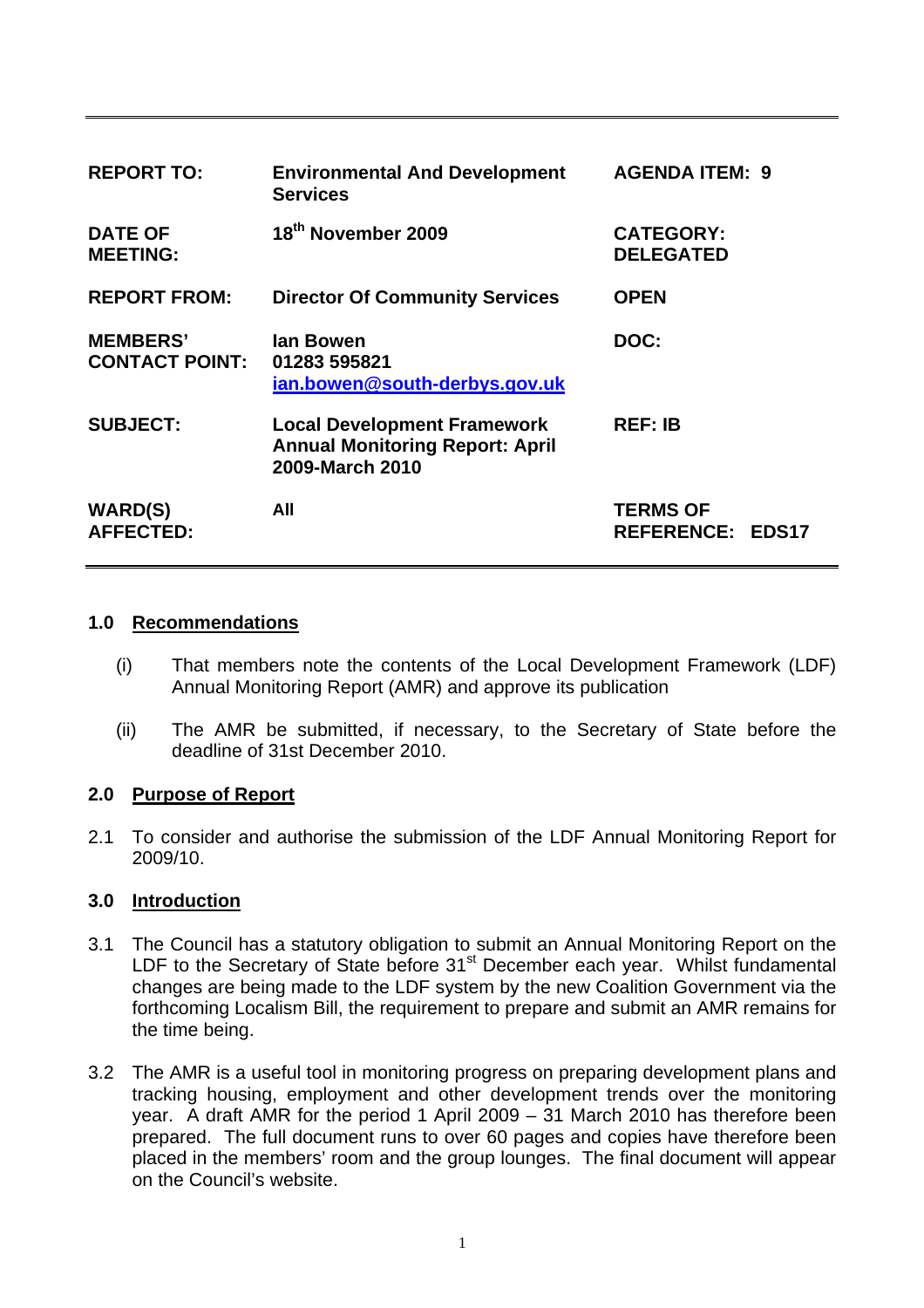- 3.3 Headline findings from the AMR are provided below. However, it should be noted that since the close of the monitoring period, the Government has revoked all regional strategies including the East Midlands Regional Plan. Consequently, all numerical housing requirements have been cancelled.
- 3.4 For the avoidance of doubt, therefore, the 2009/10 AMR reports on all indicators, including those related to the Regional Plan, up to the end of the formal monitoring year (31 March 2010). However, all data relating to subsequent periods (e.g. in relation to the housing trajectory) takes no account of build requirements from the now revoked Regional Plan.

## **4.0 Progress on the LDF April 2009 – March 2010**

- 4.1 It was reported in the 2008/09 AMR that a revised Local Development Scheme (i.e. timetable) would be published to take account of previous changes to Government Regulations and advice. Changes being introduced by the Coalition Government now mean a fresh look at the overall programme will, in any case, be necessary.
- 4.2 Over the monitoring year, progress continued on the Core Strategy and the emerging evidence base. A very high level of public response was received to a period of public consultation on an 'Issues and Alternative Options' document, (which aligned with similar consultations elsewhere across the wider HMA), between mid-January and the end of May 2010. In addition to general growth options, the consultation included questions around key aspects of the Woodville–Swadlincote regeneration area that had initially been intended to be addressed via an Area Action Plan.
- 4.3 The 'Issues and Alternative Options' was the second stage of public consultation and followed on from the 'Issues and Ideas' public consultation, which ran from January-March 2009. It had been anticipated that a 'Preferred Options' stage of consultation would take place from October 2010-January 2011. However, revocation of the Regional Plan means that local authorities and communities have additional flexibility to look at the overall amount of development that could be planned for, and where that development could be located. A revised indicative timetable is the subject of a separate report on this Committee's agenda. Details of the programme and ongoing work will be updated on the Council's [website](http://www.south-derbys.gov.uk/planning_and_building_control/planning_policy/default.asp).

# **5.0 Policy Performance**

5.1 Much of the information collected over the monitoring period suggests that relevant aspects of the Adopted Local Plan are being implemented to good effect with many policies still being used to inform development control decisions. Whilst the AMR covers a very wide range of indicators, the following paragraphs summarise the key trends in employment and housing development over the monitoring year.

## *Employment Development Trends*

5.2 Employment land take-up has risen slightly, but at 6.02 ha, remains at a low level, reflecting the continuation of poor economic conditions. At the present time, plots totalling some 60 ha (including redevelopment land at the Hilton Business Park) remain at the four sites allocated in the adopted South Derbyshire Local Plan and a number of smaller windfall sites including farm diversification projects remain